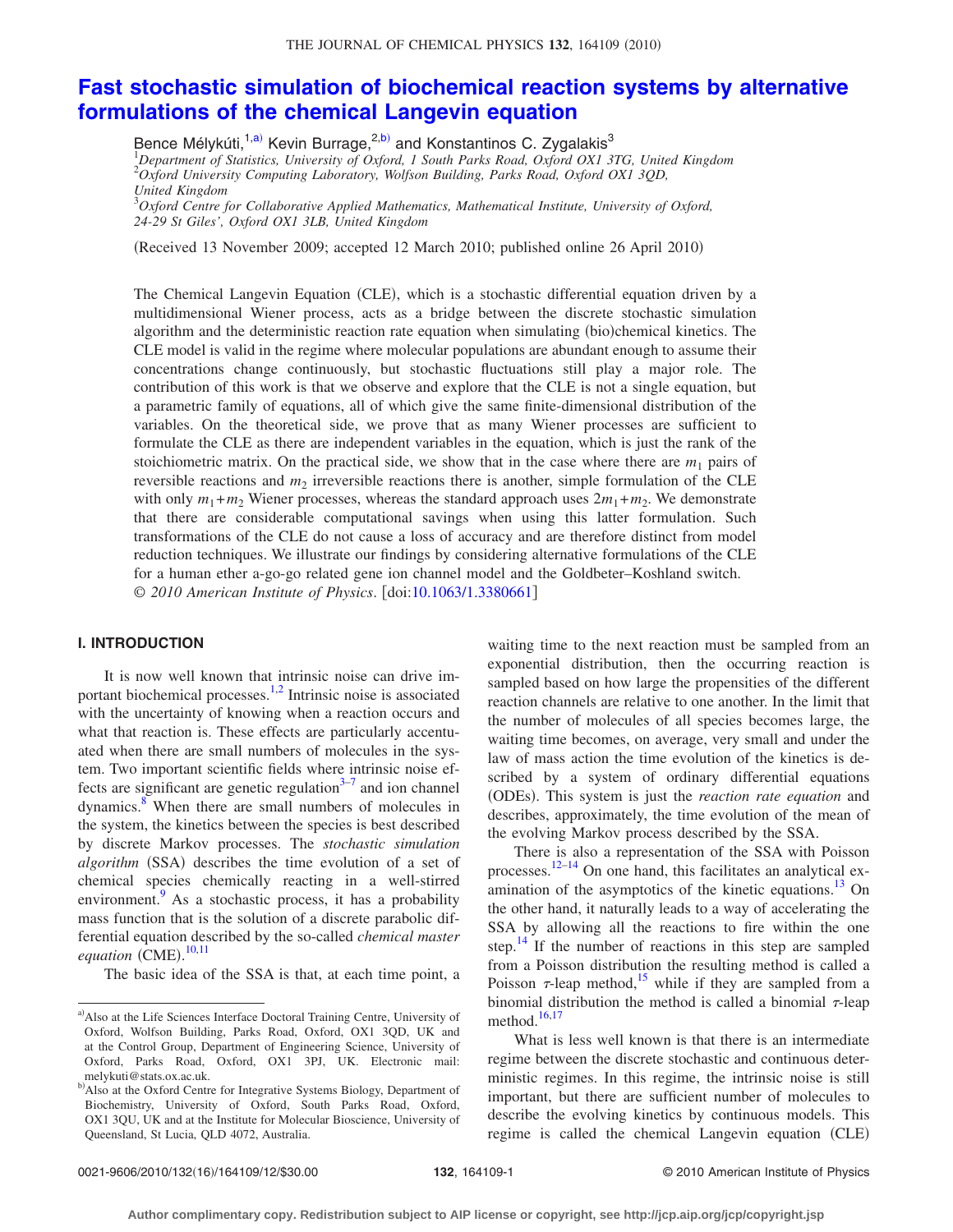regime $11,18$  $11,18$  and the mathematical framework is that of systems of Itô stochastic differential equations (SDEs) driven by a multidimensional Wiener process.<sup>19</sup> This system of SDEs is called the CLE.

Gillespie<sup>18</sup> derived a particular form of the CLE via two simplifying assumptions; first, that the propensities of reaction channels are independent of each other in short time intervals, and second, that even in these short time intervals the expected number of firings of each reaction channel is sufficiently large. A number of authors have realized that the CLE (and SDEs in general) can be written in alternative, equivalent forms using arguments from stochastic analysis and multivariate statistics.<sup>20[–22](#page-11-17)</sup> These changes to the equation do not change the finite-dimensional distribution of its solution. As such, the alternative formulations do not arise from model reduction. These authors used this insight solely to reformulate the CLE with the minimum number of Wiener processes.

Our contribution in this article is a detailed exploration of this insight. We investigate the minimum number of Wiener processes in the CLE *in conjunction* with a state space reduction by removing linearly dependent variables through conservation laws exhibited by the chemical system. This will shed light on the structure of the CLE from a linear algebraic viewpoint. Second, we show how from the standard form CLE one Wiener process can be omitted for each pair of reversible reactions. If there are  $m_1$  pairs of reversible reactions and  $m_2$  irreversible reactions then only  $m_1 + m_2$ Wiener processes are needed, rather than  $2m_1+m_2$ . We demonstrate that this simplification, in addition to its appealing explanatory power, can significantly speed up numerical simulations. Adalsteinsson *et al.*<sup>[23](#page-11-18)</sup> also use this formulation but they failed to point out that this formulation is different to the original one and did not compare the computational costs. Singer *et al.*[24](#page-11-19) derived this new form for a certain application from the Euler–Maruyama discretization $^{25}$  of the CLE which is not a rigorous method.

We will initially set out to construct the CLE in such a way that its mean and variance match the mean and the variance of the CME at any time instance *t*. It will become clear that with our current knowledge this is an insurmountable task in the general case because the moment equations are not closed. Still, we will arrive at the standard, well-known form of the CLE (Ref.  $18$ ) and will use that as the best approximation available. All our alternative formulations will be equivalent to this standard form. The drift (deterministic) component of the CLE is just the right-hand side of the ODE describing the deterministic regime (that is, of the reaction rate equation), while the diffusion (stochastic) component takes a very special form as noted by Van Kampen<sup>11</sup> by using the linear noise approximation theory. Gillespie<sup>18</sup> captured this stochastic component by using one Wiener process per chemical reaction, whereas we will explore other possibilities.

Thus in Sec. II we give the necessary background on discrete and continuous stochastic models for biochemical reaction kinetics. In Sec. III we give the mathematical framework that allows us to manipulate the form of the CLE in terms of the number of Wiener processes in it, and also the dimension of the state space. In Sec. IV we illustrate our approach on three instructive cases. These are a ring of reactions, a system of linear reversible kinetics describing different states of a human ether a-go-go related gene (HERG) ion channel, $26$  and a nonlinear system known as the Goldbeter–Koshland switch. $27$  In Sec. V we present numerical simulations of the corresponding CLEs for each of these three problems which we use for computational benchmarking and Sec. VI gives conclusions.

### **II. STOCHASTIC BIOCHEMICAL KINETICS**

Let us suppose that there are *N* chemical species  $S_1, \ldots, S_N$ , undergoing *m* chemical reactions in an environment that is well stirred and of constant temperature and fixed volume. Let  $x_i(t)$   $(i \in \{1, ..., N\})$  denote the number of molecules of species  $S_i$  at time *t* and let  $x(t)$  $=(x_1(t),...,x_N(t))^T$ . Now any set of chemical reactions is uniquely characterized by two sets of quantities. The first are the *update* (*stoichiometric*) *vectors*  $\nu_1, \ldots, \nu_m$  for each of the *m* reactions. These column vectors form the *stoichiometric matrix*  $\nu = [\nu_1 \dots \nu_m] \in \mathbb{Z}^{N \times m}$ . The second set of quantities are the *propensity functions*  $a(x) = (a_1(x), \dots, a_m(x))^T$  that reflect the probabilities of each of the reactions to occur: if the chemical system is in state  $x$ , then the probability of a single firing of reaction channel *j* in an infinitesimal time interval of length *h* is  $a_j(x)h$ . Two very common assumptions are that in any reaction at most two molecules interact (the reactions are at most bimolecular, or second order) and that the kinetics follow the law of mass action. Under these assumptions, the propensity functions are polynomials of degree at most 2, and specifically are of the form  $k_r, k_s x_i, k_u x_i x_k$  or  $k_v x_i(x_i-1)$ (with  $k_r, k_s, k_u, k_v > 0$  constants). For example, given the reaction

$$
A + B \rightarrow C,
$$

then with  $x(t) = (x_A(t), x_B(t), x_C(t))^T$ ,  $v_1 = (-1, -1, 1)^T$ , and  $a_1(x(t)) = kx_A(t)x_B(t).$ 

Given  $x(t)$  at time  $t$ , the SSA draws a random waiting time  $\tau$  to the next reaction from an exponential distribution with parameter  $a_0(x(t)) = \sum_{j=1}^m a_j(x(t))$ . Then it randomly selects which reaction to occur based on the relative sizes of  $a_1(x(t))$ , ...,  $a_m(x(t))$ : reaction *j* is chosen with probability  $a_j(x(t))/a_0(x(t))$ . If reaction *j* is selected indeed, then the state vector is updated as

$$
x(t+\tau) = x(t) + \nu_j,
$$

and the algorithm repeats.

Given an initial condition  $x(t_0) = x_0$ , the probability mass function  $p(x, t)$   $(t \ge t_0)$  of the SSA is the solution of the CME given by

<span id="page-1-0"></span>
$$
\frac{\partial p(x,t)}{\partial t} = \sum_{j=1}^{m} a_j (x - \nu_j) p(x - \nu_j, t) - \sum_{j=1}^{m} a_j(x) p(x,t).
$$
 (1)

In this representation, there is one equation for each configuration *x* of the state space and if  $p(t)$  denotes the vector of probabilities for each of these configurations then Eq.  $(1)$  $(1)$  $(1)$ becomes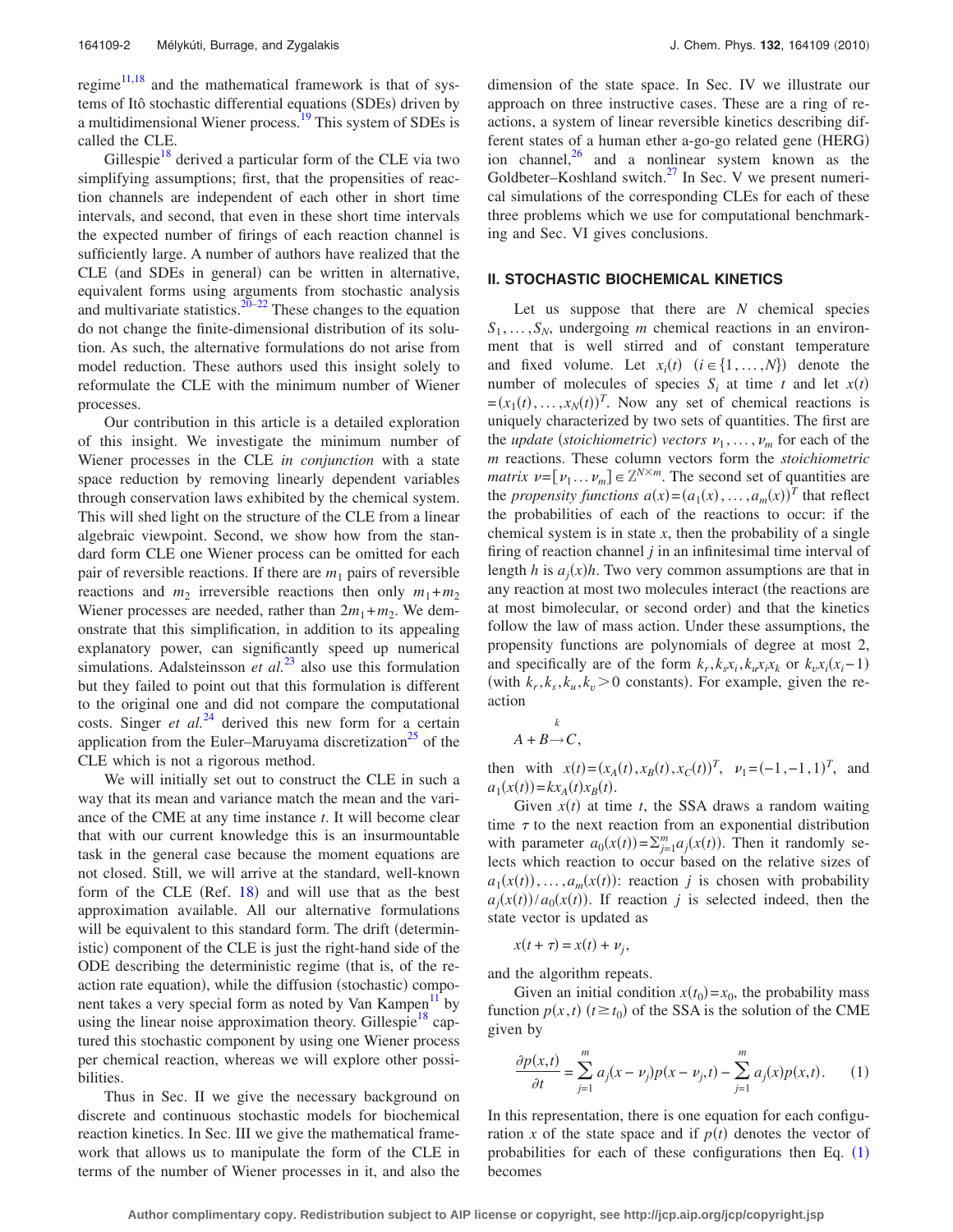$$
\dot{p}(t) = Ap(t), \quad p(0) = p_0,
$$

with an appropriate matrix *A*. This is simply a linear ODE, so

$$
p(t) = e^{At} p(0).
$$

Although the size of this system becomes very large very quickly with the increase of *N* and of the upper bounds on each molecular population (very often such upper bounds are impossible to establish, in which case this system of ODEs is infinite), there are a number of techniques that allow the computation of the probability mass function directly in even quite complicated biochemical reaction systems. These include truncating the state space, $^{28}$  the use of Krylov subspace techniques<sup>29[,30](#page-11-25)</sup> and quasi-steady-state approximations.<sup>31,[32](#page-11-27)</sup>

Given the CME  $(1)$  $(1)$  $(1)$ , it is possible to write down equations that describe the evolution of, for example, the mean and the covariance matrix. In particular, by multiplying Eq. ([1](#page-1-0)) by  $x_i$  and summing, we can show

<span id="page-2-0"></span>
$$
\frac{d}{dt}E(x(t)) = \sum_{j=1}^{m} \nu_j E(a_j(x(t))) = \nu E(a(x(t))).
$$
\n(2)

Similarly, the time evolution of the second moment is given<sup>11,[33](#page-11-28)</sup> by

<span id="page-2-1"></span>
$$
\frac{d}{dt}E(x(t)x(t)^{T}) = E(h(x(t))x(t)^{T}) + E(x(t)h(x(t))^{T})
$$

$$
+ E(B(x(t))), \qquad (3)
$$

where  $h(x) = va(x)$ , and the *diffusion matrix B* $(x)$  is defined by

$$
B(x) = \nu \operatorname{diag}(a(x)) \nu^T.
$$

The equation for the covariance matrix follows easily. Under the law of mass action kinetics, both Eqs.  $(2)$  $(2)$  $(2)$  and  $(3)$  $(3)$  $(3)$  are closed only if all reactions are at most first order (that is, all propensity functions  $a_j$  have degree at most one). If there is at least one bimolecular reaction, then the corresponding propensity function is a quadratic polynomial which will render the right-hand side of Eq.  $(2)$  $(2)$  $(2)$  dependent on the appropriate second moment. At the same time, Eq.  $(3)$  $(3)$  $(3)$  will become dependent on third moments through the  $E(h(x(t))x(t)^T)$  and  $E(x(t)h(x(t))$ <sup>T</sup>) terms. Similarly, the equation for any higher moment will be dependent on even higher moments. In such a case, we say that the moment equations are not closed.

There are a few proposals on how to relax this problem through approximation.  $34,35$  $34,35$  We sketch another simple method. With  $\mu(t) = E(x(t))$ , the simplest Taylor expansion of the propensity functions (truncation after the first-order term) leads to the approximate equality

<span id="page-2-2"></span>
$$
\frac{d\mu(t)}{dt} = \sum_{j=1}^{m} \nu_j a_j(\mu(t)) = \nu a(\mu(t)).
$$
 (4)

In the deterministic regime, under the law of mass action, the ODE describing the evolution of the kinetics is just given by Eq.  $(4)$  $(4)$  $(4)$ .

For the covariance matrix

$$
\sigma(t) = \mathbf{E}((x(t) - \mu(t))(x(t) - \mu(t))^T)
$$

<span id="page-2-3"></span>by the same-order truncation of the Taylor expansion of the propensity functions, we can show that

$$
\frac{d\sigma(t)}{dt} = H(\mu(t))\sigma(t) + \sigma(t)H(\mu(t))^T + B(\mu(t))
$$
\n(5)

holds approximately, where  $H(\mu(t))$  is the Jacobian matrix of  $h(x)$  evaluated at  $x = \mu(t)$ . Importantly, Eqs. ([4](#page-2-2)) and ([5](#page-2-3)) are closed, they can be solved numerically. These two approximations are in fact exact when the law of mass action kinetics is assumed and all reactions are at most first order. That is, there is at most one molecule on the reactant side of any reaction channel.) More accurate expressions for  $\mu$  and  $\sigma$ can be developed by taking more terms in the Taylor series expansion of  $f(x)$  and  $B(x)$ .<sup>[22](#page-11-17)</sup>

### **III. THEORETICAL RESULTS**

### **A. The CLE as a parametric family of SDEs**

In the Langevin regime, one hopes to be able to construct an SDE such that the evolution equations for its mean and the second moments are exactly Eqs.  $(2)$  $(2)$  $(2)$  and  $(3)$  $(3)$  $(3)$  in order to get the same mean and covariance as in the CME at any time instance *t*. The approach of matching the first two moments is implicit in Gillespie's derivation, $18$  and is more explicitly expressed by, for instance, Wilkinson<sup>20</sup> but has not been explored in depth. Formally, we are seeking  $f: \mathbb{R}^N$  $\rightarrow \mathbb{R}^N$  and  $g: \mathbb{R}^N \rightarrow \mathbb{R}^{N \times d}$  such that the solution to

$$
dx(t) = f(x(t))dt + g(x(t))dW(t),
$$
\n(6)

<span id="page-2-4"></span>with a *d*-dimensional standard Wiener process *W*, has its first two moments given in Eqs.  $(2)$  $(2)$  $(2)$  and  $(3)$  $(3)$  $(3)$ . Recall that  $W(t)$  $=(W_1(t),...,W_d(t))^T$  is a vector of *d* independent onedimensional Wiener processes. A Wiener process  $W(t)$  starting at zero has the properties

$$
E(W(t)) = 0, \text{ for all } t \ge 0,
$$
  
 
$$
Var(W(t) - W(s)) = |t - s|, \text{ for all } t, s \ge 0,
$$

and its increments on nonoverlapping intervals are independent normal random variables.

We can derive ODEs that describe the evolution of the first two moments of Eq.  $(6)$  $(6)$  $(6)$ . By taking the expectation on both sides of Eq.  $(6)$  $(6)$  $(6)$ , it is easily seen that

<span id="page-2-5"></span>
$$
\frac{d}{dt}E(x(t)) = E(f(x(t))).
$$
\n(7)

To calculate the second moment for  $x(t)$  it is enough to calculate  $E(x_i(t)x_k(t))$  for all  $i, k \in \{1, ..., N\}, i \leq k$ .

**Proposition III.1**. *For Eq.*  $(6)$  $(6)$  $(6)$ ,

<span id="page-2-6"></span>
$$
\frac{d}{dt}E(x_i(t)x_k(t)) = E(f_i(x(t))x_k(t)) + E(x_i(t)f_k(x(t)))
$$
\n
$$
+ \sum_{j=1}^d E(g_{ij}(x(t))g_{kj}(x(t))).
$$
\n(8)

*Proof*. The proof of this proposition is found in the Appendix.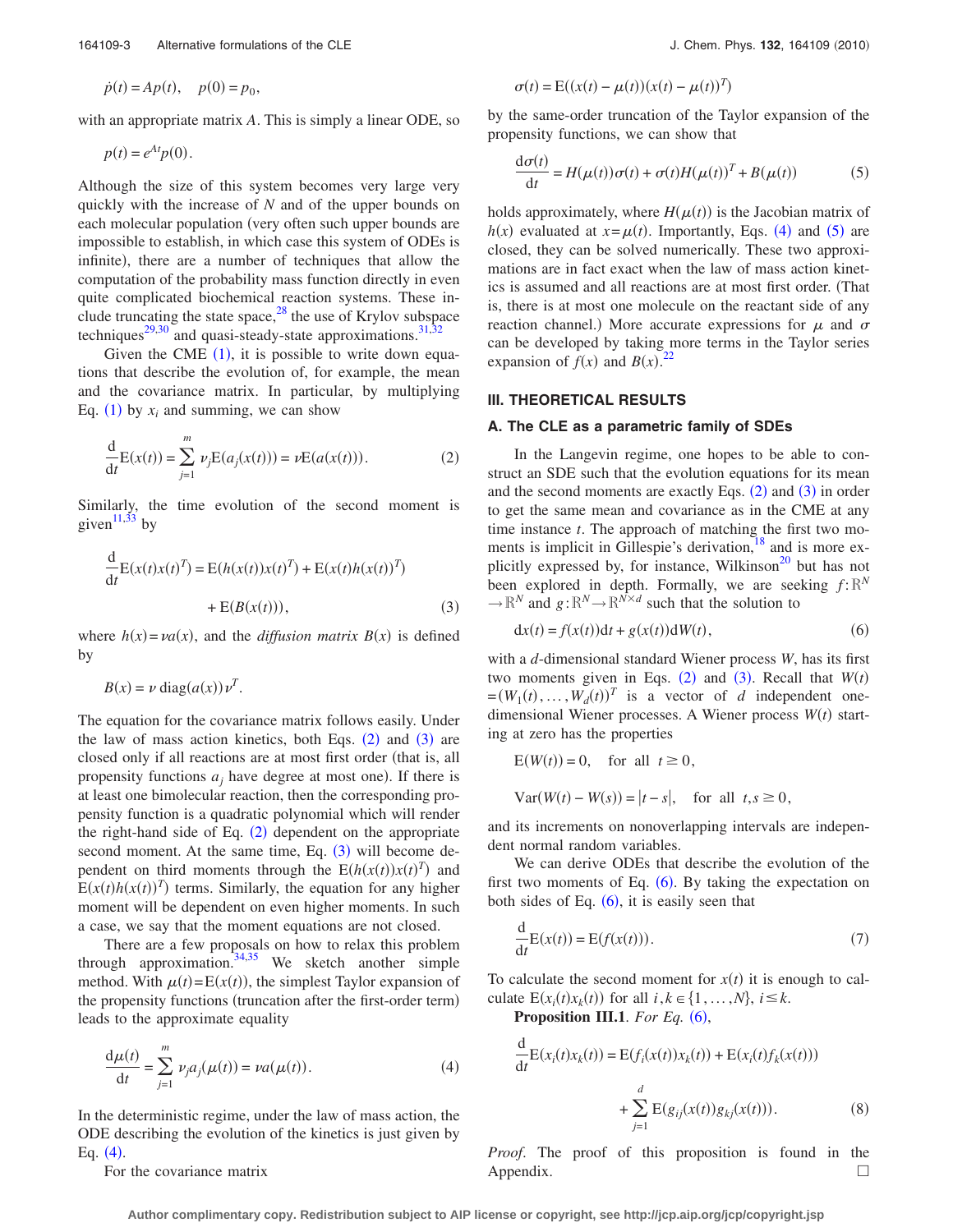Comparing Eq.  $(2)$  $(2)$  $(2)$  with Eq.  $(7)$  $(7)$  $(7)$  suggests we should choose

<span id="page-3-0"></span>
$$
f(x) = \nu a(x). \tag{9}
$$

Once this is fixed, a comparison between Eqs.  $(3)$  $(3)$  $(3)$  and  $(8)$  $(8)$  $(8)$ suggests that

$$
\sum_{j=1}^{d} g_{ij}(x)g_{kj}(x) = B_{ik}(x)
$$

<span id="page-3-1"></span>for all *i* and *k* is the most natural choice for *g*, that is,

$$
g(x)g(x)^{T} = \nu \operatorname{diag}(a(x))\nu^{T}.
$$
 (10)

It is important to point out here that such a choice of *f* and *g* can only guarantee that the first two moments for the CME and the CLE are the same when all reactions are at most first order (under the law of mass action). In the case when there is at least one bimolecular reaction (when the moment equations are not closed), the mere formal matching of the two pairs of equations is not sufficient to match the first and second moments because Eqs.  $(3)$  $(3)$  $(3)$  and  $(8)$  $(8)$  $(8)$  are dependent on higher moments which we do not attempt to match.

Gillespie's argument<sup>18</sup> gave the CLE in the following form:

<span id="page-3-2"></span>
$$
dx(t) = \nu a(x(t))dt + \sum_{j=1}^{m} \nu_j \sqrt{a_j(x(t))}dW_j(t).
$$
 (11)

This is the CLE as the scientific community knows and uses it. Clearly, it satisfies both Eqs.  $(9)$  $(9)$  $(9)$  and  $(10)$  $(10)$  $(10)$  with  $d=m$ .

**Corollary III.2**. *Under the law of mass action kinetics, if all reactions are at most first order, then the CLE* ([11](#page-3-2)) gives *the same first and second moments (means and covariances) as the CME.*

This result has already appeared in Ref. [36](#page-11-31) (Theorem 4.1) but we think our notations are more succinct and therefore this derivation is more transparent. As we have just noted, in the general case, this does not imply that the first two moments of the CLE are the same as those of the CME. Instead of further studying the relationship of the CME and the CLE, we accept Eq.  $(11)$  $(11)$  $(11)$  as the standard reference SDE model for biochemical reaction systems and derive alternative formulations thereof based on the following insight.

**Proposition III.3**. *Different solutions g to the factoriza-*tion problem ([10](#page-3-1)) all give CLEs that have the same finite*dimensional distributions (in different terminology, which coincide in law).*

*Proof*. This can be easily derived by applying Theorem 8.4.3 of Ref. [19,](#page-11-15) but there is a direct proof. We will, however, assume previous knowledge of a standard tool, the Kolmogorov forward equation (also known as the Fokker– Planck equation).<sup>[19](#page-11-15)</sup> For the solution *g* of Eq.  $(10)$  $(10)$  $(10)$ , the probability distribution function  $p_t(x_0, x)$  of a transition from  $x_0$  to *x* in a time interval of length *t* evolves according to the partial differential equation

$$
\frac{\partial p_t(x_0, x)}{\partial t} = -\sum_{i=1}^N \frac{\partial (p_t(x_0, x)(va(x))_i)}{\partial x_i} + \frac{1}{2} \sum_{i,k=1}^N \frac{\partial^2 (p_t(x_0, x)(g(x)g(x)^T)_{ik})}{\partial x_i \partial x_k}.
$$

 $p_t(x_0, x)$  evolves identically for all solutions *g* to Eq. ([10](#page-3-1)) because  $p_0(x_0, x) = \delta_{x_0}(x)$  (the Dirac delta function at  $x_0$ ) does not depend on *g*, and the parameters in the Kolmogorov forward equation  $va(x)$  and  $g(x)g(x)^{T}=B(x)$  are identical for any  $g$ .

This proposition implies that the SDE

<span id="page-3-3"></span>
$$
dx(t) = \nu a(x(t))dt + \sum_{j=1}^{d} g_j(x(t))dW_j(t)
$$
 (12)

defined with different  $g$ , which each satisfy Eq.  $(10)$  $(10)$  $(10)$  are equivalent in the sense that the distributions of their solutions are the same at any time instance *t*. It follows that *all* their moments will be identical.

The main goal of this paper is to explore the different possibilities of how the SDE ([12](#page-3-3)) can be parameterized with different *g* such that the multidimensional Itô diffusion processes given by these different parameterizations all preserve the distribution of the standard CLE  $(11)$  $(11)$  $(11)$ . Note that although the number of rows of *g* is fixed from the beginning to be the number of chemical species *N*, the number of columns, *d*, is not *a priori* specified. Our first line of inquiry will examine the minimum  $d$  for which the factorization  $(10)$  $(10)$  $(10)$  is possible this is also the minimum number of Wiener processes necessary to describe the Itô diffusion process. Then, using the mathematical framework we have developed, we will be able to construct and prove the validity of a reduced formulation of the original CLE where there is only one Wiener process associated with each pair of reversible reactions. This formulation may be considered as a more natural model of chemical reaction systems than the original model  $(11)$  $(11)$  $(11)$ . We will also demonstrate that this reduced formulation can speed up numerical simulations considerably without compromising accuracy.

### **B. Gillespie's original formulation**

**Construction 1**. *Assuming that the number of firings of different reaction channels are independent in short time intervals and that the expected number of firings is large enough for each reaction channel, in his seminal paper, Gillespie*[18](#page-11-14) *derived that g is of the form*

$$
g(x) = \nu \operatorname{diag}(\sqrt{a_1(x)}, \ldots, \sqrt{a_m(x)}).
$$

As we said, this will be our reference model and is also a special case of Eq.  $(10)$  $(10)$  $(10)$  with  $d=m$ . Here every independent Wiener process corresponds to one reaction channel. Hence the physical interpretation of this model is quite clear. Every variable is forced by as many Wiener processes as there are reaction channels which change its count.

Gillespie mentioned<sup>18</sup> that this is not the only possible formulation and that other formulations with differing numbers of Wiener processes are possible. He referred to his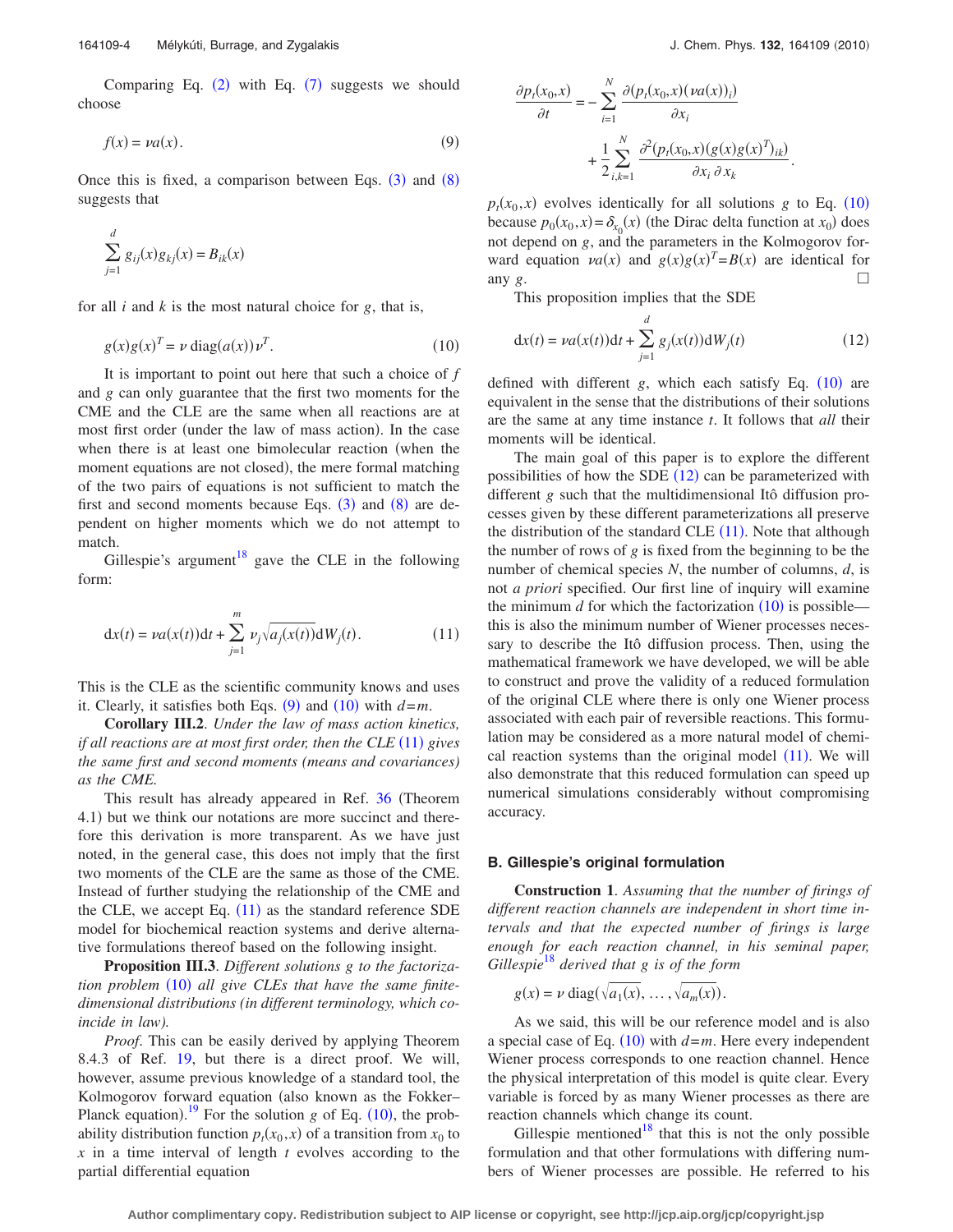former work, $37$  where equations were laid down which if satisfied by both a  $g_1$  and a  $g_2$  then the two Langevin equations with either  $g_1$  or  $g_2$  would have increments with identical distributions. This is analogous to our Proposition III.3.

### **C. The minimal formulation**

In what follows, we will often refer to dim(Ker  $\nu$ ), the dimension of the (right) nullspace of  $\nu$ , and to dim(Ker  $\nu^T$ ), the dimension of the left nullspace of  $\nu$ . Left nullvectors correspond to *conservation laws* in the reaction system, that is, to preserved linear combinations of different species' counts. Each right nullvector corresponds to a sequence of firings of reaction channels such that if starting in state *x* all reactions occur the number of times given by the right nullvector, then the chemical system will eventually return to the original molecular counts *x*.

In this communication, we are exploring different natural choices for the formulation of the CLE  $(12)$  $(12)$  $(12)$  and hence for the choice of *d*. A natural question to ask is what is the minimum number of Wiener processes in the CLE, or equivalently, what is the minimum *d* for which the factorization of

$$
B(x) = \nu \operatorname{diag}(a(x)) \nu^T
$$

in Eq.  $(10)$  $(10)$  $(10)$  is possible?

As  $B(x)$  is a symmetric, positive semidefinite square matrix for all *x*, it can be diagonalized by a change of basis with an orthonormal matrix  $U(x)$  whose columns are eigenvectors of  $B(x)$ ,

 $B(x) = U(x)D(x)U(x)^{T}$ .

We partition the eigenvectors based on whether they belong to zero eigenvalue  $(U_0(x))$  or some positive eigenvalue  $(U_1(x))$  and arrange them such that  $U(x) = [U_1(x) U_0(x)].$ Then there are  $N$ -dim(Ker  $B(x)$ ) nonzero eigenvalues, so  $D(x)$  is of the form

$$
D(x) = \begin{bmatrix} D_1(x) & 0 \\ 0 & 0 \end{bmatrix}
$$

with a diagonal

 $D_1(x) \in R^{(N-\dim(\text{Ker }B(x)))\times(N-\dim(\text{Ker }B(x)))}$ .

The construction for  $g(x)$  is then

$$
g(x) = U(x)D(x)^{1/2} = [U_1(x)D_1(x)^{1/2} \quad 0],
$$

or simply

$$
g(x) = U_1(x)D_1(x)^{1/2} \in R^{N \times (N - \dim(\text{Ker } B(x)))}.
$$

Indeed,  $g(x)g(x)^{T} = U(x)D(x)^{1/2}D(x)^{1/2}U(x)^{T} = B(x)$ . This formulation shows that  $d = N - \dim(\text{Ker } B(x))$  independent Wiener processes are enough to define Eq. ([12](#page-3-3)).

This factorization is minimal indeed since the rank of  $g(x)$  cannot be less than the rank of  $B(x) = g(x)g(x)^{T}$ , that is, *N*−dim(Ker *B*(*x*)).

The next proposition shows that the number of columns of  $g(x)$  is independent of the state *x*. In order to avoid digression the proofs of the following two propositions are found in the Appendix.

**Proposition III.4**. *For every strictly positive x (it is enough that for all x and each reaction channel j,*  $a_j(x) > 0$ holds),  $\dim(\text{Ker } B(x))$  is equal to the number of linearly in*dependent conservation laws of the reaction network,*  $\dim(\text{Ker }\nu^T)$ . *In fact, a vector*  $y \in \mathbb{R}^N \setminus \{0\}$  *is a (right) nullvector of*  $B(x)$  *if and only if it is a left nullvector of the stoichi*ometric matrix v.

The following proposition states that this construction reduces the number of Wiener processes compared to the *m* Wiener processes of Gillespie's construction by the dimension of the right nullspace of  $\nu$ .

**Proposition III.5**. *N*−dim(Ker  $\nu^T$ )=*m*−dim(Ker  $\nu$ ). We summarize the results of this section. **Construction 2**. *The previously described*

 $g(x) = U_1(x)D_1(x)^{1/2}$ 

 $gives a CLE (12) with N-dim(Ker  $v^T$ ) = m-dim(Ker  $v$ ) inde gives a CLE (12) with N-dim(Ker  $v^T$ ) = m-dim(Ker  $v$ ) inde gives a CLE (12) with N-dim(Ker  $v^T$ ) = m-dim(Ker  $v$ ) inde$ *pendent Wiener processes. Any CLE requires at least this many independent Wiener processes.*

Note that Ref.  $18$  (Appendix B) and Ref.  $20$  (p. 189) are both inaccurate when claiming that generally the number of Wiener processes *d* must be no less than *N*. We will return to the problem of state space reduction where we prove that there is an equivalent formulation of the CLE with *N*  $-\dim(\text{Ker }\nu^T)$  states, and as we see here, *N* $-\dim(\text{Ker }\nu^T)$ Wiener processes (Sec. III E).

The minimum number of Wiener processes needed is interesting for efficient numerical simulation. $25$  Notice that the solution in Construction 2 is not satisfactory since  $U_1$  is dependent on *x*. Hence, in a numerical simulation scheme at each time step a new diagonalization of  $B(x)$  is required, which is computationally expensive.

As a first improvement, we propose another approach that results in a *g* of the same size, but potentially decreases the requirement for repeated computation at the cost of increased initial, one-off computation. A substantially different construction will be presented in Construction 4. Let *W*  $=[W_1W_0] \in \mathbb{R}^{N \times N}$  be an orthogonal matrix such that the columns of  $W_0 \in \mathbb{R}^{N \times \dim(\text{Ker } \nu^T)}$  form an orthonormal basis in the left nullspace of  $\nu$ , Ker  $\nu^T$ , and the columns of  $W_1$  $\in \mathbb{R}^{N \times (N-\dim(\text{Ker }\nu^T))}$  are an orthonormal basis in the orthogonal complement, the image space of  $\nu$ , Im  $\nu$ . Let us define the square root  $\overline{M} = \sqrt{M}$  of a square matrix  $M \in \mathbb{R}^{k \times k}$  as any square matrix  $\overline{M} \in \mathbb{R}^{k \times k}$  such that  $\overline{M}\overline{M}^T = M$ , if such an  $\overline{M}$ exists.

**Construction 3.** For notational brevity let  $A(x)$  $=$ diag $(a(x))$ . *Then* 

 $g(x) = W_1 \sqrt{W_1^T \nu A(x) \nu^T W_1}$ 

 $gives a CLE (12) with N-dim(Ker  $v^T$ ) = m-dim(Ker  $v$ ) inde gives a CLE (12) with N-dim(Ker  $v^T$ ) = m-dim(Ker  $v$ ) inde gives a CLE (12) with N-dim(Ker  $v^T$ ) = m-dim(Ker  $v$ ) inde$ *pendent Wiener processes.*

*Proof.* We verify that  $\hat{g}(x) = W\sqrt{W^T \nu A(x) \nu^T W}$  is an equally valid diffusion term [it satisfies Eq.  $(10)$  $(10)$  $(10)$ ] and that the stated *g* is equivalent to  $\hat{g}$ . Note that  $W^T \nu A(x) \nu^T W$  and  $W_1^T \nu A(x) \nu^T W_1$  are symmetric positive semidefinite matrices, therefore their square root can be evaluated as for  $B(x)$  earlier. Thus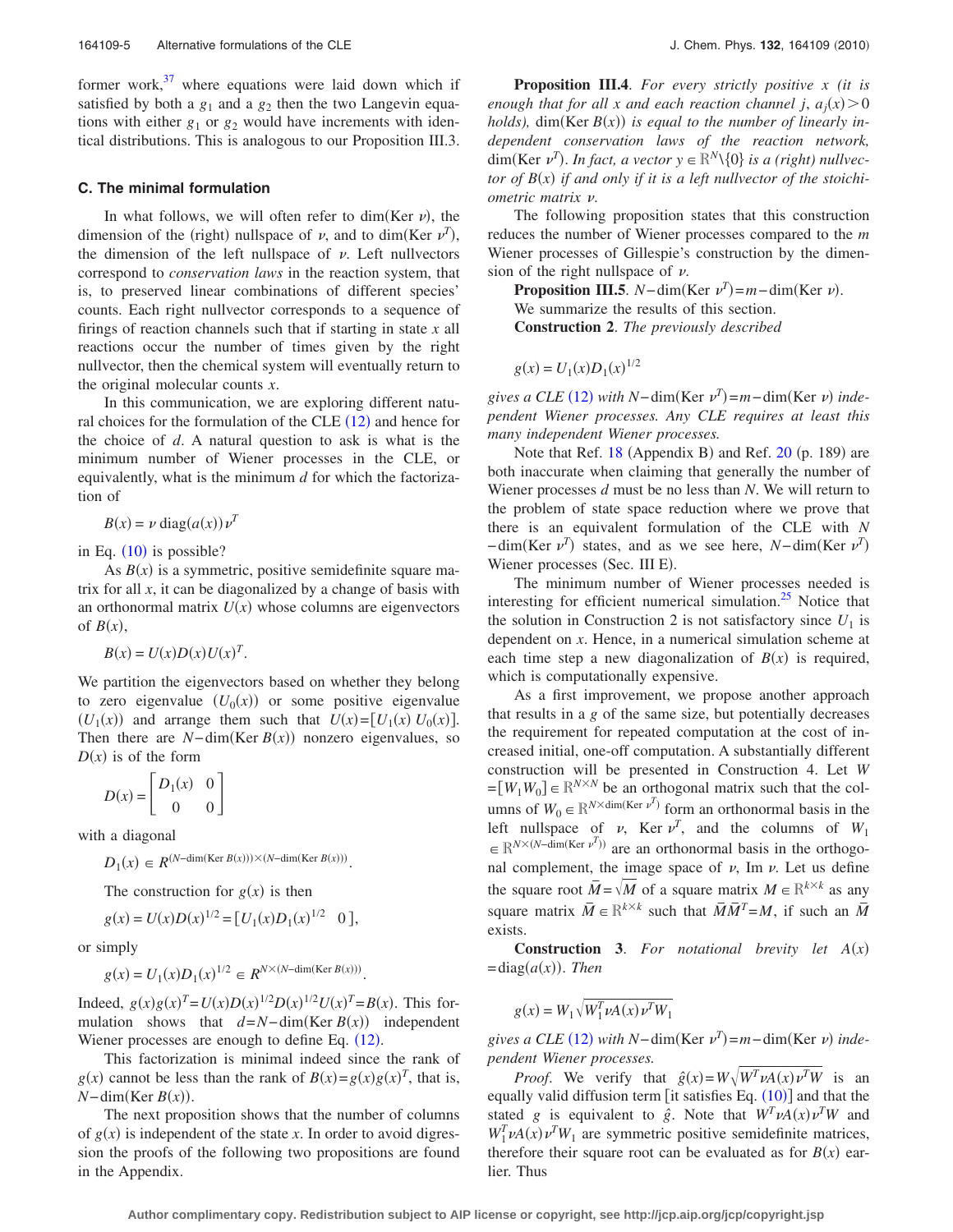$$
\hat{g}(x)\hat{g}(x)^{T} = WW^{T} \nu A(x) \nu^{T} WW^{T} = \nu A(x) \nu^{T}
$$

since *W* is orthogonal, so Eq.  $(10)$  $(10)$  $(10)$  is satisfied. Also,

$$
W^T \nu A(x) \nu^T W = \begin{bmatrix} W_1^T \nu \\ 0 \end{bmatrix} A(x) \begin{bmatrix} \nu^T W_1 & 0 \end{bmatrix}
$$

$$
= \begin{bmatrix} W_1^T \nu A(x) \nu^T W_1 & 0 \\ 0 & 0 \end{bmatrix}
$$

shows that it is enough to use the top left block with  $W_1^T \nu A(x) \nu^T W_1$ . This is because when constructing *g*(*x*) from this, on the left the columns of  $W_0$  would be multiplied by zeros, and when constructing the CLE  $(12)$  $(12)$  $(12)$  on the right the last dim(Ker  $\nu^T$ ) Wiener processes would be multiplied by zeros. Hence we can omit those.

This is an improvement over Construction 2 in that here the square root of a state-dependent  $(N - \dim(Ker \nu^T)) \times (N$  $-\dim(\text{Ker } \nu^T)$  matrix is used instead of an  $N \times N$  matrix.

#### **D. A general, state-independent reduction technique**

In the previous subsection, a practical constraint for numerical simulations was discussed. Constructions that require in each time step an eigendecomposition of a statedependent matrix are computationally too costly. In the following, we develop a construction in which to compute  $g(x)$  only matrix products and taking the square root of a state-dependent diagonal matrix are required. This construction will give a CLE that generally may need more than *N*−dim(Ker  $\nu^T$ )=*m*−dim(Ker  $\nu$ ) independent Wiener processes, but certainly not more than *m*.

For a positive integer *k*, let  $I_k$  denote the  $k \times k$  identity matrix. We say two nonzero vectors  $y_1, y_2 \in \mathbb{R}^N \setminus \{0\}$  represent the same *direction*, if there is a  $\lambda \in \mathbb{R} \setminus \{0\}$  such that  $y_1 = \lambda y_2$ .

**Construction 4**. *Let s be the number of different direc*tions given by the columns of v. There exist matrices  $J \in \mathbb{R}^{m \times s}$  and  $V \in \mathbb{R}^{s \times m}$  such that  $VA(x)V^T \in \mathbb{R}^{s \times s}$  is diagonal *with only nonnegative entries and*

<span id="page-5-0"></span>
$$
g(x) = \nu J \sqrt{VA(x)V^T}
$$
\n(13)

gives a CLE ([12](#page-3-3)) with s independent Wiener processes, m  $-\dim(\text{Ker } \nu) \leq s \leq m.$ 

*Proof.* Permute the columns of  $v \in R^{N \times m}$  such that  $\nu = [\nu_1 \nu_2]$ , where  $\nu_1 \in \mathbb{R}^{N \times s}$  has one representative column vector for each direction given by the columns of  $\nu$ . Then the columns that are left  $(\nu_2)$  are each a constant multiple of one column in  $\nu_1$ . We permute the entries of  $A(x)$  accordingly.

Let

$$
\nu_2 = [\nu_1 v^{(1)} \dots \nu_1 v^{(m-s)}],
$$

where for all *i*,  $v^{(i)} \in \mathbb{R}^s$  has one nonzero entry.

Introducing  $M = [v^{(1)} \dots v^{(m-s)}] \in \mathbb{R}^{s \times (m-s)}$ , the definitions are

$$
J = \begin{bmatrix} I_s \\ 0 \end{bmatrix} \in \mathbb{R}^{m \times s},
$$

 $V = [I_s \quad M] \in \mathbb{R}^{s \times m}$ .

First, partitioning  $A(x)$  according to the sizes of blocks of *V*,

$$
VA(x)V^{T} = [I_{s} \quad M] \begin{bmatrix} A_{1}(x) & 0 \\ 0 & A_{2}(x) \end{bmatrix} \begin{bmatrix} I_{s} \\ M^{T} \end{bmatrix}
$$
  
=  $A_{1}(x) + MA_{2}(x)M^{T}$   
=  $A_{1}(x) + \sum_{j=1}^{m-s} (A_{2}(x))_{jj}v^{(j)}v^{(j)^{T}},$ 

where the last step follows from

$$
(MA_2(x)M^T)_{ik} = \sum_{j=1}^{m-s} (v^{(j)})_i (A_2(x))_{jj} (v^{(j)})_k^T.
$$

Since  $v^{(j)}$  has only one nonzero entry for all *j*,  $\sum_{j=1}^{m-s} (A_2(x))_{jj} v^{(j)} v^{(j)}$  is diagonal with only nonnegative entries, and consequently  $VA(x)V^T$  is too.

Second,

$$
\nu JV = \begin{bmatrix} \nu_1 \nu_2 \end{bmatrix} \begin{bmatrix} I_s & M \\ 0 & 0 \end{bmatrix} = \begin{bmatrix} \nu_1 & \nu_1 M \end{bmatrix} = \begin{bmatrix} \nu_1 \nu_2 \end{bmatrix} = \nu.
$$

Hence  $\sqrt{VA(x)V^T}$  exists trivially, and

$$
g(x)g(x)^{T} = \nu J \sqrt{VA(x)V^{T}} (\nu J \sqrt{VA(x)V^{T}})^{T}
$$

$$
= \nu JVA(x)V^{T}J^{T}\nu^{T}
$$

$$
= \nu A(x)\nu^{T}
$$

so Eq.  $(10)$  $(10)$  $(10)$  is satisfied. The actual form of *g* is

$$
g(x) = \left[\nu_1 \nu_2\right] \left[\begin{array}{c} \sqrt{A_1(x) + MA_2(x)M^T} \\ 0 \end{array}\right]
$$
  
=  $\nu_1 \sqrt{A_1(x) + MA_2(x)M^T}$   
=  $\nu_1 \sqrt{A_1(x) + \sum_{j=1}^{m-s} (A_2(x))_{jj} v^{(j)} v^{(j)^T}}$ .

**Corollary III.6**. *There is a formulation of the CLE* ([12](#page-3-3)) *that is constructed from Gillespie's original CLE by omitting one independent Wiener process for each pair of reversible reactions and assigning to the retained Wiener process either respective stoichiometric vector multiplied by the square root of the sum of the two propensities. This is computationally inexpensive to numerically simulate. If*  $m_1$  *is the number of pairs of reversible reactions, then in Gillespie's formulation there would be* 2*m*<sup>1</sup> *Wiener processes for the reversible reactions, while in this formulation there would only be m*1.

 $\Box$ 

In fact, the result is slightly more general than this. Consider chemical systems with reactions

$$
\begin{array}{ccc}\nA+B & \to & C \\
2C & \to & 2A+2B\n\end{array}\n\quad \text{or} \quad\n\begin{array}{ccc}\n\begin{array}{ccc}\nk_1 & & B \\
\to & B \\
2A & \to & 2B\n\end{array}\n\end{array}.
$$

In both cases, one independent Wiener process can be spared. Note that the reactions in these examples are at most bimolecular.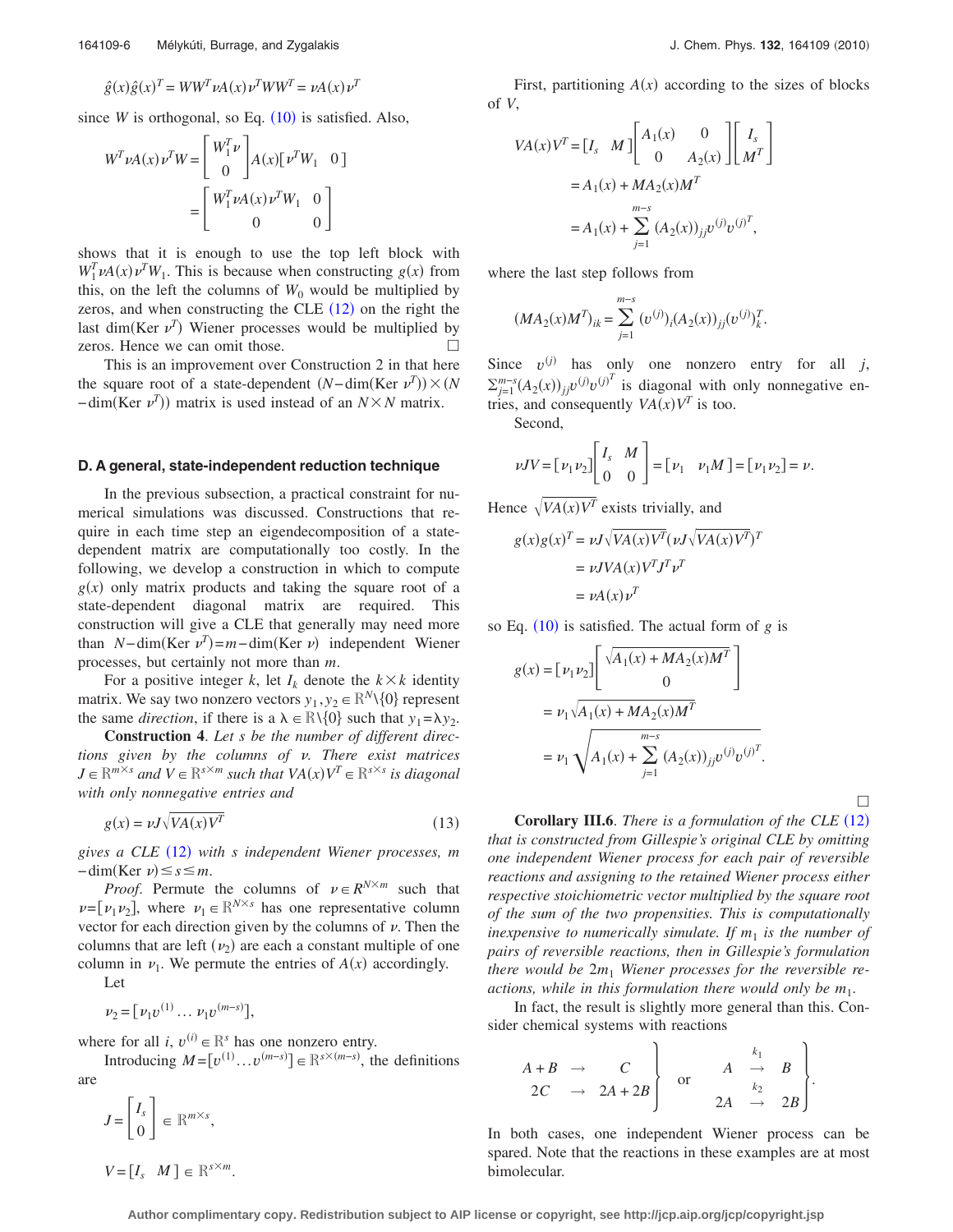## **E. State space reduction**

Another form of model reduction we have not discussed yet is the reduction of the number of variables. The conservation laws describe linear dependencies between the counts of molecular species. This can be used to express certain variables as functions of others. With dim(Ker  $\nu^T$ ) linearly independent conservation laws it is possible to reduce the number of variables from *N* to *N*−dim(Ker  $\nu^T$ ) without loss of accuracy.

To this end, we specify an invertible matrix  $T \in \mathbb{R}^{N \times N}$ such that  $T\nu$  will take over the role of  $\nu$ . (For esthetic reasons one may prefer  $T \in \mathbb{Z}^{N \times N}$ .) *T* is just a change of basis of the state space. To see this, multiply the CLE  $(12)$  $(12)$  $(12)$  with  $T$  from the left to get an equation in a new variable  $z = Tx$ :

 $d(Tx) = T \nu a (T^{-1}Tx) dt + Tg(T^{-1}Tx) dW(t),$ 

or, by letting  $\circ$  denote the composition of functions, and  $\cdot$ multiplication (a special composition), we have

$$
dz = (T \cdot \nu \cdot a \circ T^{-1})(z)dt + (T \cdot g \circ T^{-1})(z)dW(t).
$$

We define *T* such that the last dim(Ker  $\nu^T$ ) coordinates of the new state variable *z* are the conservation laws, which do not change at all.

We give *T* for Construction 1 first. Order the columns of  $\nu \in \mathbb{R}^{N \times m}$  such that  $\nu = [\nu_b \ \nu_c]$ , where the columns of  $\nu_b \in \mathbb{R}^{N \times (m-\dim(\text{Ker } \nu))}$  form a basis for Im  $\nu$ , and  $\nu_c \in \mathbb{R}^{N \times \dim(\text{Ker } \nu)}$  is the collection of the rest of the column vectors. These are linearly dependent on columns of  $\nu_b$ . Then, similarly to Construction 4, there are vectors

 $w^{(1)}, \ldots, w^{(\dim(\text{Ker } \nu))} \in \mathbb{R}^{m-\dim(\text{Ker } \nu)},$ 

and a matrix

$$
R = [w^{(1)} \dots w^{(\dim(\text{Ker } \nu))}] \in \mathbb{R}^{(m-\dim(\text{Ker } \nu)) \times \dim(\text{Ker } \nu)}
$$

such that  $\nu_c = \nu_b R$ .

Define  $v_b^{\perp} \in \mathbb{R}^{N \times \dim(\text{Ker } v^T)}$  such that its columns form a basis of the orthogonal complement space of Im  $\nu$ , and let

$$
T\!=\!\left[\!\begin{array}{c}(\nu_b^T\nu_b)^{-1}\nu_b^T\\ (\nu_b^\perp)^T\end{array}\!\right]\!.
$$

To get an integer-valued *T*, we may put an appropriate diagonal matrix  $D_0 \in \mathbb{Z}^{(N-\dim(\text{Ker } \nu^T))\times(N-\dim(\text{Ker } \nu^T))}$  in front of  $(\nu_b^T \nu_b)^{-1} \nu_b^T$ , and choose  $\nu_b^{\perp} \in \mathbb{Z}^{N \times \dim(\text{Ker } \nu^T)}$ .) Hence

$$
T\nu = \begin{bmatrix} (\nu_b^T \nu_b)^{-1} \nu_b^T \\ (\nu_b^{\perp})^T \end{bmatrix} [\nu_b \nu_c]
$$
  
= 
$$
\begin{bmatrix} I_{m-\dim(\text{Ker } \nu)} & (\nu_b^T \nu_b)^{-1} \nu_b^T \nu_c \\ 0 & 0 \end{bmatrix}
$$
  
= 
$$
\begin{bmatrix} I_{m-\dim(\text{Ker } \nu)} & R \\ 0 & 0 \end{bmatrix}.
$$

Therefore, in no CLE formulation will the last dim(Ker  $\nu^T$ ) variables be affected by the drift term  $Tva(x)$ . Since in Constructions 1 and 4 the first factor in  $g(x)$  is  $\nu$ , the last  $\dim(\text{Ker } \nu^T)$  rows of the diffusion term  $Tg(x)$  will vanish too.

Consequently, the last dim(Ker  $v^T$ ) variables of *z* are constant and can be omitted from a numerical simulation.

The same argument holds for Construction 3, using *W*<sup>1</sup> and  $W_0$  instead of  $\nu_b$  and  $\nu_b^{\perp}$ , respectively, in *T*. In the case of Construction 2, the state space reduction must precede the reduction of the number of Wiener processes. This method is very similar to Construction 3. For Construction 4, a finer partitioning of matrices  $\nu, J, V$  is proposed. The detailed calculations are in the Appendix. These considerations prove the following result.

**Theorem III.7**. *For Constructions 1–4, a state space transformation is possible which reduces the number of vari* $ables from N to N-dim(Ker \nu<sup>T</sup>) = m-dim(Ker \nu) with out$ *changing the number of independent Wiener processes*.

### **IV. EXAMPLES**

We demonstrate the reduction of the number of independent Wiener processes in the CLE by three examples. The first example is a simple one merely to illustrate our ideas, while the other two systems are models of real interest to biologists, namely, a Markov model for a HERG encoded *K*<sup>+</sup> channel, $^{26}$  and the Goldbeter–Koshland switch, $^{27}$  which plays a vital role in many cellular pathways.<sup>38</sup> In order to focus on the application of our main results, we will not carry out the fairly well-known state space reduction in any example.

## **A. A cyclical reaction system**

Consider the following ring of  $m=3$  reactions with  $N=3$  species,  $(A_1, A_2, A_3)^T$ :

$$
A_1 \xrightarrow{k_1} A_2
$$
  
\n
$$
k_3 \nwarrow \swarrow k_2
$$
  
\n
$$
A_3
$$

The indexing of reactions follows that of rate constants  $k_i$ . This specifies the order of columns in the stoichiometric matrix

$$
\nu = \begin{bmatrix} -1 & 0 & 1 \\ 1 & -1 & 0 \\ 0 & 1 & -1 \end{bmatrix},
$$

which has rank 2. The propensity vector function is just

$$
a(x) = (k_1x_1, k_2x_2, k_3x_3)^T.
$$

Gillespie's diffusion term (Construction 1) is

$$
g^{1}(x) = \begin{bmatrix} -\sqrt{k_{1}x_{1}} & 0 & \sqrt{k_{3}x_{3}} \\ \sqrt{k_{1}x_{1}} & -\sqrt{k_{2}x_{2}} & 0 \\ 0 & \sqrt{k_{2}x_{2}} & -\sqrt{k_{3}x_{3}} \end{bmatrix}.
$$

As there are no parallel stoichiometric vectors, Construction 4 cannot reduce the number of Wiener processes.

Constructions 2 and 3 can be computed analytically for such a small example. In Construction 2, finding the eigenvalues of the rank 2,  $3 \times 3$  matrix requires the solution of a cubic equation (roots of the characteristic polynomial). But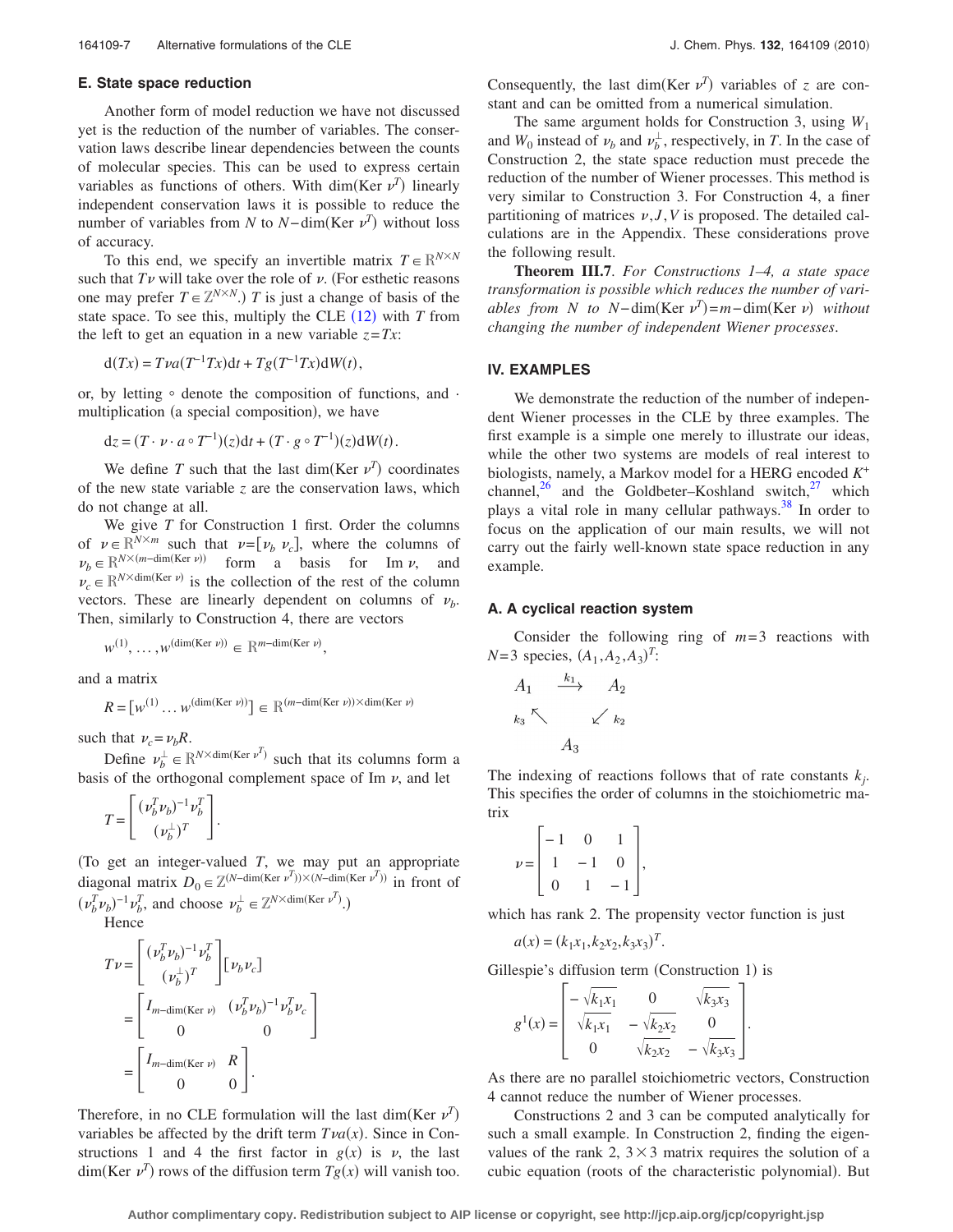we know that one eigenvalue is zero and this reduces the problem to a quadratic. This gives  $D(x)$ . Finding the eigenvectors is done by solving a linear equation for each nonzero eigenvalue, and then the vectors need to be normalized to create  $U_1(x)$ .

The calculations giving Construction 3 can be coded in step-by-step instructions. The orthogonal matrix *W* can be chosen as

$$
W = [W_1 W_0] = \begin{bmatrix} -1/\sqrt{2} & -1/\sqrt{6} & 1/\sqrt{3} \\ 1/\sqrt{2} & -1/\sqrt{6} & 1/\sqrt{3} \\ 0 & 2/\sqrt{6} & 1/\sqrt{3} \end{bmatrix}.
$$

This is computed only once, therefore, its computational cost is almost irrelevant. Then

$$
W_1^T \nu A(x) \nu^T W_1
$$
  
= 
$$
\begin{bmatrix} 2a_1(x) + \frac{1}{2}a_2(x) + \frac{1}{2}a_3(x) - \frac{\sqrt{3}}{2}a_2(x) + \frac{\sqrt{3}}{2}a_3(x) \\ -\frac{\sqrt{3}}{2}a_2(x) + \frac{\sqrt{3}}{2}a_3(x) - \frac{3}{2}a_2(x) + \frac{3}{2}a_3(x) \end{bmatrix}.
$$

To take the square root of this or, in general, of a matrix

$$
\begin{bmatrix} M_{11} & M_{12} \\ M_{12} & M_{22} \end{bmatrix},
$$

we can compute the two eigenvalues as the roots of the quadratic characteristic polynomial. These are

$$
\lambda_{1,2} = \frac{M_{11} + M_{22} \pm \sqrt{(M_{11} - M_{22})^2 + 4M_{12}^2}}{2}.
$$

The corresponding normalized eigenvectors are

$$
\begin{aligned} v_1 = \frac{1}{\sqrt{(\lambda_1 - M_{22})^2 M_{12}^{-2} + 1}} \Bigg( \frac{(\lambda_1 - M_{22}) M_{12}^{-1}}{1} \Bigg), \\ v_2 = \frac{1}{\sqrt{(\lambda_2 - M_{22})^2 M_{12}^{-2} + 1}} \Bigg( \frac{(\lambda_2 - M_{22}) M_{12}^{-1}}{1} \Bigg). \end{aligned}
$$

Thus

$$
g^3(x) = W_1[\sqrt{\lambda_1(x)}v_1(x) \quad \sqrt{\lambda_2(x)}v_2(x)]
$$

is the product of a  $3\times 2$  and a  $2\times 2$  matrix, and the CLE requires two Wiener processes.

The construction that requires the least computation time hinges on how the cost of these computations compares to the cost of generating independent Wiener increments (that is, normal random variables).

# **B. A** *K***<sup>+</sup> channel**

We model the transformations of HERG encoded *K*<sup>+</sup> channels between three closed states  $(C_1, C_2, C_3)$ , one open state  $(O)$  and one inactivation state  $(I)$  as  $N=5$  chemical species  $(C_1, C_2, C_3, O, I)^T$  reacting through  $m=10$  reactions

$$
O
$$
\n
$$
C_1 \stackrel{k_1}{\underset{k_2}{\rightleftharpoons}} C_2 \stackrel{k_3}{\underset{k_4}{\rightleftharpoons}} C_3 \stackrel{k_5}{\underset{k_6}{\rightleftharpoons}} \leftleftharpoons \atop k_7 \rightleftharpoons K_1 \downarrow k_7
$$
\n
$$
I
$$

(For details, see Ref. [26](#page-11-21) and references therein.) Thus the stoichiometric matrix is

$$
\nu = \left[\begin{array}{rrrrrrrr} -1 & 1 & 0 & 0 & 0 & 0 & 0 & 0 & 0 & 0 \\ 1 & -1 & -1 & 1 & 0 & 0 & 0 & 0 & 0 & 0 \\ 0 & 0 & 1 & -1 & -1 & 1 & 0 & 0 & 1 & -1 \\ 0 & 0 & 0 & 0 & 1 & -1 & -1 & 1 & 0 & 0 \\ 0 & 0 & 0 & 0 & 0 & 0 & 1 & -1 & -1 & 1 \end{array}\right],
$$

and the propensity vector function is

$$
a(x)=(k_1x_1,k_2x_2,k_3x_2,k_4x_3,k_5x_3,k_6x_4,k_7x_4,k_8x_5,k_9x_5,k_{10}x_3)^T.
$$

Gillespie's formulation (Construction 1) needs ten Wiener processes with

$$
g^{1}(x) = \nu \sqrt{\text{diag}(a(x))}.
$$

The rank of the stoichiometric matrix  $\nu$  is 4, which allows for a CLE specification with four Wiener processes. Thus the minimal solutions  $g^2$  and  $g^3$  from Constructions 2 and 3, respectively, are of the form

$$
g^{2}(x) = U_{1}(x)D_{1}(x)^{1/2},
$$
  

$$
g^{3}(x) = W_{1}\sqrt{W_{1}^{T}\nu A(x)\nu^{T}W_{1}},
$$

where  $U_1(x)$ ,  $W_1$  are  $5 \times 4$ ,  $D_1(x)$  and  $\sqrt{W_1^T \nu A(x) \nu^T W_1}$  are 4  $\times$  4 matrices, respectively. With the exception of  $W_1$ , we could only compute either of these matrices analytically if we solved a quartic equation. To avoid this laborious task, we can use standard numerical computations that we do not present here.

On the other hand, Construction 4 gives a simple closed form diffusion term. Indeed, this is a straightforward example where the number of Wiener processes can be decreased by half, to five, with

$$
g^{4}(x) = \begin{bmatrix} -1 & 0 & 0 & 0 & 0 \ 1 & -1 & 0 & 0 & 0 \ 0 & 1 & -1 & 0 & 1 \ 0 & 0 & 0 & 1 & -1 \ 0 & 0 & 0 & 1 & -1 \ \end{bmatrix} diag \begin{pmatrix} \sqrt{a_{1}(x) + a_{2}(x)}} \sqrt{a_{3}(x) + a_{4}(x)} \\ \sqrt{a_{5}(x) + a_{6}(x)} \\ \sqrt{a_{7}(x) + a_{8}(x)} \\ \sqrt{a_{9}(x) + a_{10}(x)} \end{pmatrix}.
$$

# **C. The Goldbeter–Koshland switch**

This example studied by Goldbeter and Koshland<sup>27</sup> is a system of covalent modifications facilitated by two converter enzymes,  $E_1$  and  $E_2$ . A typical example is a phosphorylationdephosphorylation system. It consists of the following *m*= 6 reactions: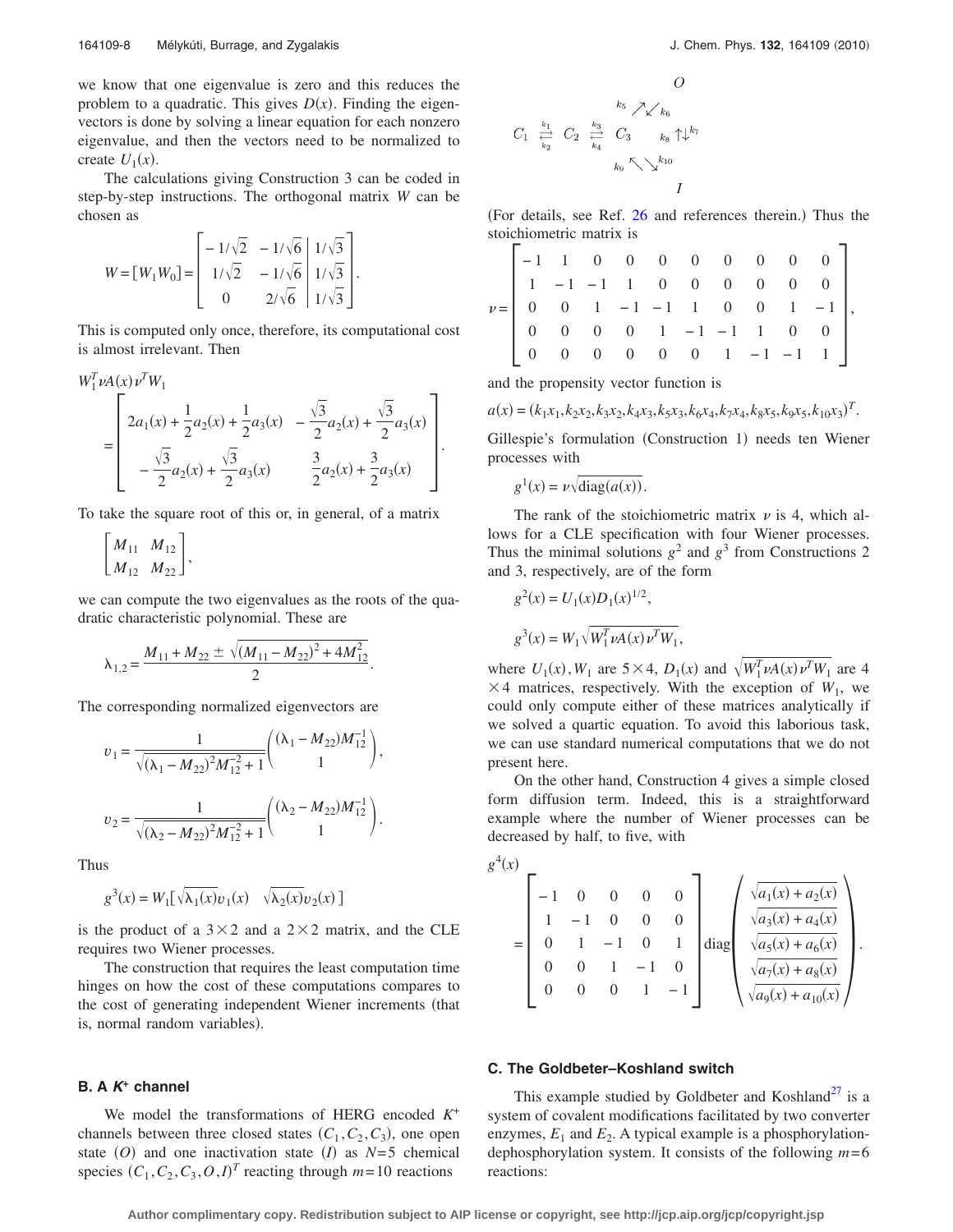$$
S + E_1 \underset{k_2}{\overset{k_1}{\rightleftharpoons}} C_1 \underset{k_5}{\overset{k_3}{\rightleftharpoons}} P + E_1,
$$
  

$$
P + E_2 \underset{k_5}{\overset{k_4}{\rightleftharpoons}} C_2 \underset{k_5}{\overset{k_6}{\rightleftharpoons}} S + E_2,
$$

with  $N=6$  chemical species,  $(S, E_1, C_1, P, E_2, C_2)^T$ . The corresponding stoichiometric matrix is

|  |  |                                                                                                                                                                   | $0 \quad 1$    |   |
|--|--|-------------------------------------------------------------------------------------------------------------------------------------------------------------------|----------------|---|
|  |  |                                                                                                                                                                   |                |   |
|  |  |                                                                                                                                                                   |                |   |
|  |  |                                                                                                                                                                   | $\overline{0}$ | , |
|  |  |                                                                                                                                                                   | 1              |   |
|  |  | $\begin{bmatrix} -1 & 1 & 0 & 0 & 0 \\ -1 & 1 & 1 & 0 & 0 \\ 1 & -1 & -1 & 0 & 0 \\ 0 & 0 & 1 & -1 & 1 \\ 0 & 0 & 0 & -1 & 1 \\ 0 & 0 & 0 & 1 & -1 \end{bmatrix}$ |                |   |
|  |  |                                                                                                                                                                   |                |   |

while the propensity vector function is given by

$$
a(x) = (k_1x_1x_2, k_2x_3, k_3x_3, k_4x_4x_5, k_5x_6, k_6x_6)^T.
$$

Gillespie's formulation (Construction 1) with six Wiener processes is

$$
g^{1}(x) = \nu \sqrt{\text{diag}(a(x))}.
$$

However, the rank of the stoichiometric matrix  $\nu$  is 3, which implies that only three Wiener processes are needed in the CLE. As with the  $K^+$  channel, this can only be practically computed through numerical computation.

The closed form diffusion term from Construction 4 requires four Wiener processes. Removing the stoichiometric vectors corresponding to reactions 2 and 5, and introducing  $u_1(x) = \sqrt{a_1(x) + a_2(x)}$ ,  $u_2(x) = \sqrt{a_3(x)}$ ,  $u_3(x) = \sqrt{a_4(x) + a_5(x)}$ , and  $u_4(x) = \sqrt{a_6(x)}$ , we have

$$
g^{4}(x) = \begin{bmatrix}\n-u_{1}(x) & 0 & 0 & u_{4}(x) \\
-u_{1}(x) & u_{2}(x) & 0 & 0 \\
u_{1}(x) & -u_{2}(x) & 0 & 0 \\
0 & u_{2}(x) & -u_{3}(x) & 0 \\
0 & 0 & -u_{3}(x) & u_{4}(x) \\
0 & 0 & u_{3}(x) & -u_{4}(x)\n\end{bmatrix}.
$$

These examples demonstrate cases in which the stoichiometric matrix is rank deficient and a reduction in the number of Wiener processes is possible. In Example 1 there were no parallel stoichiometric vectors, thus Construction 4 could not be deployed. In Examples 2 and 3 some Wiener processes could be spared for reversible reactions. These were also cases in which Constructions 2 and 3 could reduce the system size even further.

### **V. SIMULATIONS**

In this section, we present computational benchmarking of numerical simulations of the examples described in Sec. IV. In addition to this, in order to demonstrate the theory we developed, we compare the numerically computed empirical means and variances from simulations that use different constructions for  $g$  in the CLE  $(12)$  $(12)$  $(12)$ . As we have already stated in Proposition III.3, all these different CLEs have the same

<span id="page-8-0"></span>TABLE I. Comparison of the empirical means and variances in the cyclical reaction system at time 5 for CLE Constructions 1 and 3.

|               | Construction 1 | Construction 3 |
|---------------|----------------|----------------|
| $E(x_1(5))$   | 98.41          | 98.52          |
| $E(x_2(5))$   | 87.76          | 87.62          |
| $E(x_3(5))$   | 93.83          | 93.86          |
| $Var(x_1(5))$ | 50.17          | 51.19          |
| $Var(x_2(5))$ | 47.37          | 47.49          |
| $Var(x_3(5))$ | 47.80          | 48.46          |

finite-dimensional distributions and thus we expect all moments calculated with different *g* to agree (up to Monte Carlo sampling error).

### **A. A cyclical reaction system**

For this example we chose rate constants to be  $k_1 = k_2$  $=k_3 = 0.1$  and set the initial state to be  $(100, 80, 100)^T$ . Our numerical computations were carried out in MATLAB. We integrated using the Euler–Maruyama method<sup>25</sup> up to time 5 with a time step size  $0.005$  and generated  $10<sup>4</sup>$  realizations for each simulated construction.

We simulated two different CLE formulations: the standard formulation (Construction 1) and Construction 3. The first needs three Wiener processes, while the latter only needs two Wiener processes. In our simulations of Construction 3, we used the explicit formula from Sec. IV A for the square root of the  $2\times 2$  matrix.

For this simple example, the running time required to generate the sample with *g* given by Construction 1 was 255 s, while with Construction 3 it was 256 s. This lack of computational improvement ought not to be surprising since the time saved by using one less Wiener process could be expected to be comparable to the time spent evaluating the complicated exact formula for the matrix square root.

The results of the comparison of the simulated means and variances using the two different constructions are presented in Table [I.](#page-8-0) As one can see they agree very accurately, as expected.

### **B. A** *K***<sup>+</sup> channel**

We chose all rate constants to be  $k_i = 0.1$  $(j \in \{1, ..., 10\})$  and set the initial state to be  $(100, 50, ...)$  $100, 50, 100$ <sup>T</sup>. We used the Euler-Maruyama integration scheme with a time step size  $0.005$  to generate  $10<sup>4</sup>$  realizations up to time 5.

We simulated two different CLE constructions: the standard formulation (Construction 1) and Construction 4. The first needs ten Wiener processes, while the second needs five Wiener processes.

For this example, the running time required to generate the sample with *g* given by Construction 1 was 455 s, while with Construction 4 it was 261 s. This is a saving of approximately 42%. This saving compares to a 50% decrease in the number of Wiener processes and arose mainly from the decrease in the computational cost of matrix multiplications to compute the diffusion term. This observation accentuates the considerable benefit our reduction method can provide. As in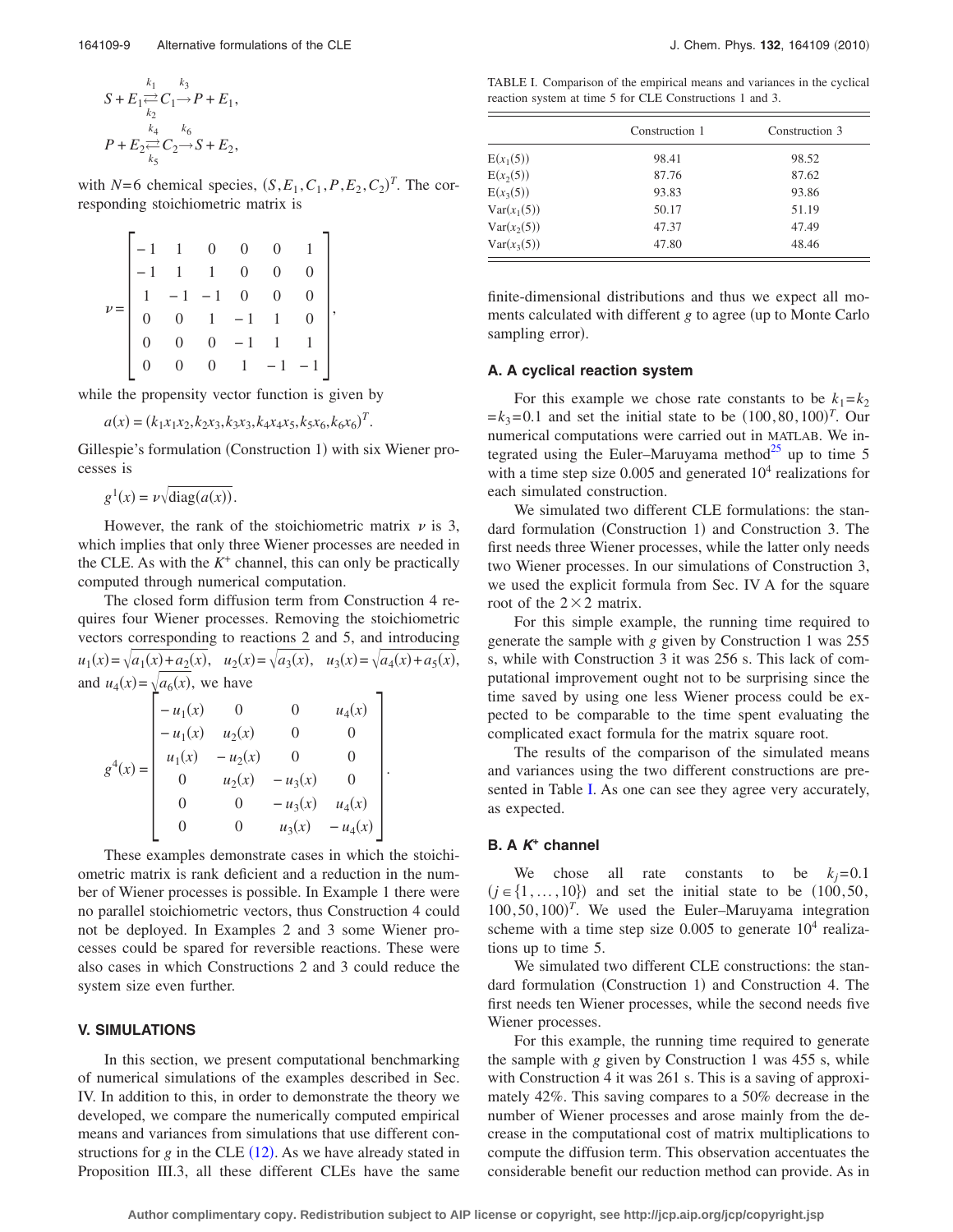Sec. V A the means and the variances calculated using the two different constructions agreed (data not shown).

### **C. The Goldbeter–Koshland switch**

We chose rate constants  $k_1 = 0.05$ ,  $k_2 = 0.1$ ,  $k_3 = 0.1$ ,  $k_4$  $= 0.01$ ,  $k_5 = 0.1$ , and  $k_6 = 0.1$  and set the initial state to be  $(110, 100, 30, 30, 100, 30)^T$ . We generated  $10^4$  realizations up to time 5 with the Euler–Maruyama method, with a time step size 0.005.

In our simulations, we compared the standard formulation (Construction 1) with the reduced one, Construction 4. Whereas the first requires six Wiener processes, the latter only needs four.

The running time required to generate the sample for Construction 1 was 349 s, while for Construction 4 it was 254 s. Therefore the saving in computational time was approximately 27%, which is the result of a 33% reduction in the number of Wiener processes. Just as in the previous two cases, the means and the variances calculated using the two different constructions agreed (data not shown).

### **VI. CONCLUSION**

In this paper, we have given a thorough analysis of the form of the CLE. We proved that the finite-dimensional distribution of the Itô diffusion process described by the CLE does not change if the diffusion term  $g(x) = v \sqrt{\text{diag}(a(x))}$  of the standard form is replaced by another one as long as it satisfies Eq. ([10](#page-3-1)),  $g(x)g(x)^{T} = \nu \text{ diag}(a(x))\nu^{T}$ . We explored different ways how the factorization of the right-hand side can be carried out.

Via the combination of the factorization with the minimum number of columns in  $g$  (Sec. III C) with a state space reduction by the removal of dependent variables (Sec. III E), we showed that the CLE can be given in a form where there are as many independent Wiener processes as there are linearly independent variables. This is also the number of independent stoichiometric vectors, that is, the dimension of the linear space spanned by the update vectors, rank  $\nu$ . Neither the number of variables nor the number of Wiener processes can be further reduced without loss of accuracy of the system description. The number of Wiener processes can be reduced independently from the state space reduction: one can carry out just one or the other or both. Indeed, the state space reduction was achieved by multiplying the state *x* and the functions *f* and *g* by a matrix *T* from the left and by compensating for this by "fitting" both *f* and *g* with an "input converter" *T*−1, which are "external" changes. The reduction in the number of Wiener processes relies on what happens with the entirety of  $g(x)g(x)^{T}$ , that is, on the internal structure of  $g(x)$ .

Due to the stoichiometric constraints, after its release from the initial state a chemical reaction model can only move within a (rank  $\nu$ )-dimensional affine subspace of the full *N*-dimensional state space. The state space reduction reflects this geometric constraint. One of the contributions of this paper is that we found that this many, rank  $\nu$  independent Wiener processes are sufficient (and also necessary) to describe the distribution of the process given by the CLE at any time instance *t*. The eigendecomposition used for Construction 2 is apparently just an algorithm to disentangle the directions (locally) in which the *m* Wiener processes of the standard CLE fluctuate to rank  $\nu$  orthogonal directions.

Another contribution of this paper is that we showed in the same mathematical framework that in the case where there are  $m_1$  pairs of reversible chemical reactions and  $m_2$ irreversible reactions there is another, transparent formulation of the CLE with only  $m_1 + m_2$  Wiener processes, whereas the standard form uses  $2m_1+m_2$ . This new form can be seen to be more intuitive than the standard approach. At the heart of this construction is a transformation in which the two Gaussian noise processes that correspond to the two directions of a reversible reaction are replaced by a single one with variance equal to the sum of the two variances.

It is important to distinguish our system-size reduction methods from model reduction techniques, such as time scale separation applied to multiscale systems.<sup>39</sup> Ours are not approximations but transformations of the CLE which avoid information loss about the statistical properties of the kinetics of the chemical system. In computer jargon, ours are *lossless compression* methods [of the information content of the diffusion matrix  $B(x)$  as opposed to model reduction approaches that are *lossy*.

We illustrated these ideas by considering alternative forms of the CLE for a HERG ion channel model and the Goldbeter–Koshland switch. We showed that considerable savings in running time can be achieved when using the reduced form of the CLE for numerical simulation. We believe that all software implementations of the CLE should include this reduced form. This would only require a small change in code and would accelerate simulation without changing the statistical properties of the generated stochastic process. The CLE is an important tool for the analysis and simulation of multiscale chemical reaction systems and it is vital to choose its most appropriate or most efficient formulation according to the requirements of the application.

### **ACKNOWLEDGMENTS**

The authors wish to thank Thomas G. Kurtz for observing a mistake in an earlier version of this material which has been corrected subsequently. B.M.'s work was funded by the Engineering and Physical Sciences Research Council through a Doctoral Training Centre grant for the Life Sciences Interface Doctoral Training Centre, University of Oxford (Grant No. EP/E501605/1). K. C. Z. was supported by Award No. KUK-C1-013-04 made by the King Abdullah University of Science and Technology (KAUST).

# **APPENDIX: PROOFS DEFERRED FROM THE MAIN TEXT**

### **1. Proof of Proposition III.1**

*Proof*. For the ease of notation, we will drop the time variable *t* from  $x(t)$ . We apply the multidimensional Itô's formula. This claims that when substituting time *t* and a diffusion process  $x(t)$  into a function  $u(t, y)$ :  $\mathbb{R} \times \mathbb{R}^N \rightarrow \mathbb{R}$ ,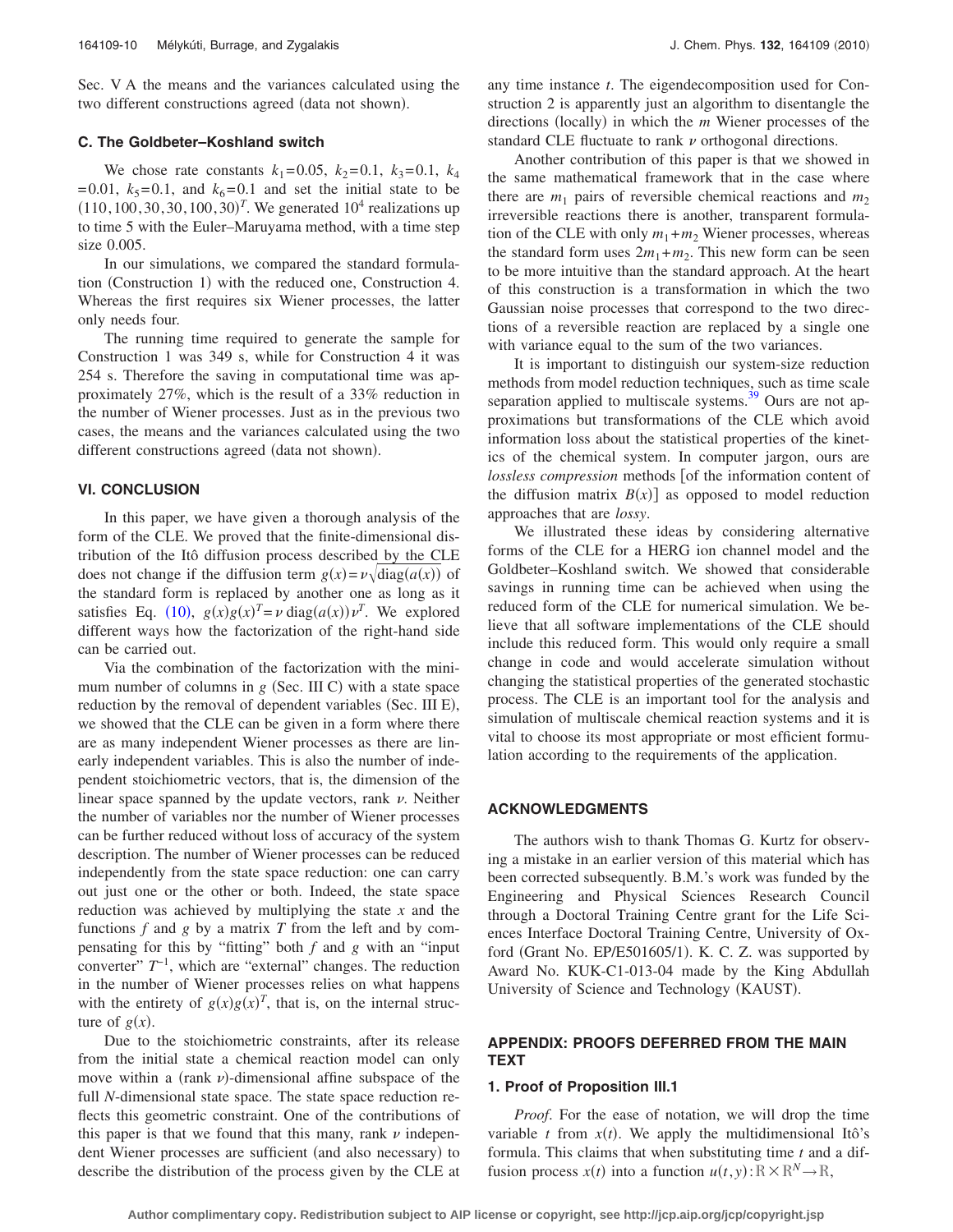$$
du(t,x) = \frac{\partial u(t,x)}{\partial t}dt + \sum_{i=1}^{N} \frac{\partial u(t,x)}{\partial y_i}dx_i + \frac{1}{2} \sum_{i,j=1}^{N} \frac{\partial^2 u(t,x)}{\partial y_i \partial y_j}dx_i dx_j
$$

holds, where the rules for computing  $dx_i dx_j$  are  $dt dt_j$  $=$ d*t*d $W_{j,t}$ =d $W_{j,t}$ d*t*=0, d $W_{j,t}$ d $W_{j',t}$ = $\delta_{jj'}$ d*t* (Kronecker delta),<sup>[19](#page-11-15)</sup> where these are approximations that hold in an  $o(dt)$  sense. Applying the formula with  $u(t, y) = y_i y_k$  gives

$$
d(x_{i}x_{k}) = 0 + (x_{k}dx_{i} + x_{i}dx_{k}) + \frac{1}{2}(dx_{i}dx_{k} + dx_{k}dx_{i})
$$
  
\n
$$
= (x_{k}dx_{i} + x_{i}dx_{k})
$$
  
\n
$$
+ \frac{1}{2}2\left(f_{i}(x)dt + \sum_{j=1}^{d} g_{ij}(x)dW_{j}(t)\right)
$$
  
\n
$$
\times \left(f_{k}(x)dt + \sum_{j'=1}^{d} g_{kj'}(x)dW_{j'}(t)\right)
$$
  
\n
$$
= (x_{k}dx_{i} + x_{i}dx_{k})
$$
  
\n
$$
+ \sum_{j=1}^{d} \sum_{j'=1}^{d} g_{ij}(x)g_{kj'}(x)dW_{j}(t)dW_{j'}(t)
$$
  
\n
$$
= \left(x_{k}f_{i}(x)dt + x_{k}\sum_{j=1}^{d} g_{ij}(x)dW_{j}(t)\right)
$$
  
\n
$$
+ x_{i}f_{k}(x)dt + x_{i}\sum_{j=1}^{d} g_{kj}(x)dW_{j}(t)
$$
  
\n
$$
+ \sum_{j=1}^{d} g_{ij}(x)g_{kj}(x)dt.
$$

Taking the expectation on both sides yields

$$
dE(x_i x_k) = E(x_k f_i(x))dt + E(x_i f_k(x))dt + \sum_{j=1}^d E(g_{ij}(x)g_{kj}(x))dt,
$$

which is just another form of Eq.  $(8)$  $(8)$  $(8)$ . .

### **2. Proof of Proposition III.4**

*Proof.* If  $y \in \mathbb{R}^N \setminus \{0\}$  is a left nullvector of  $\nu$ ,  $y^T \nu = 0$ , then it is trivially a nullvector of  $B(x)$ ,

 $B(x)y = \nu \text{ diag}(a(x)) \nu^T y = 0.$ 

In the other direction, if  $B(x)y=0$ , we first prove that *y* is a left nullvector of the factor in Gillespie's factorization,

$$
\sigma(x) = \nu \operatorname{diag}(\sqrt{a_1(x)}, \ldots, \sqrt{a_m(x)}).
$$

Indeed,  $0=B(x)y = \sigma(x)\sigma(x)^{T}y$ , hence  $0=y^{T}\sigma(x)\sigma(x)^{T}y$  $=\|\sigma(x)^T y\|^2 = \|y^T \sigma(x)\|^2$ , so  $y^T \sigma(x) = 0$  and *y* is a left nullvector to  $\sigma(x)$ .

The left nullvectors of  $\sigma(x)$  and  $\nu$  are the same, since  $\sqrt{a_1(x)}, \ldots, \sqrt{a_m(x)}$  are all positive by assumption. Therefore *y* is a left nullvector of  $\nu$  as claimed.

### **3. Proof of Proposition III.5**

*Proof.* The column rank of  $\nu \in \mathbb{R}^{N \times m}$  is just dim(Im  $\nu$ ). It is well known that

 $\dim(\text{Im }\nu) + \dim(\text{Ker }\nu) = m.$ 

The row rank of  $\nu$  is the column rank of  $\nu^T$ , or dim(Im  $\nu^T$ ). Similarly,

 $\dim(\text{Im }\nu^T) + \dim(\text{Ker }\nu^T) = N.$ 

It is also well known that the column and row ranks are always equal. Therefore

$$
m - \dim(\text{Ker } \nu) = \text{rank } \nu = N - \dim(\text{Ker } \nu^T).
$$

 $\Box$ 

#### **4. State space reduction for Construction 4**

For Construction 4, a finer partitioning of matrices  $\nu, J, V$  is proposed. Let us order the columns of  $\nu \in \mathbb{R}^{N \times m}$ such that  $\nu = [\nu_1 \nu_2 \nu_3 \nu_4]$ , where the columns of  $\nu_1$  $\in \mathbb{R}^{N \times (m-\dim(\text{Ker } \nu))}$  form a basis for Im  $\nu$ ;  $\nu_3$  is the collection of the column vectors that are constant multiples of any single column of  $\nu_1$ ; the columns of  $\nu_2$  represent all the directions specified by columns of  $\nu$  that are distinct to directions of the columns of  $\nu_1$  (columns of  $\nu_2$  are linearly dependent on columns of  $\nu_1$ , they are a linear combination of more than one); and finally  $\nu_4$  is the collection of the column vectors that are constant multiples of any single column of  $\nu_2$ . Let the sizes of these matrices define  $r_2$ ,  $r_3$  and  $r_4$  such that  $v_2 \in \mathbb{R}^{N \times r_2}$ ,  $v_3 \in \mathbb{R}^{N \times r_3}$ ,  $v_4 \in \mathbb{R}^{N \times r_4}$ . Obviously,  $m$ −dim(Ker  $\nu$ )+ $r_2$ =*s*, and  $r_2$ + $r_3$ + $r_4$ =dim(Ker  $\nu$ ). The entries of  $A(x)$  are permuted accordingly, and then  $A(x)$  is partitioned into blocks.

This uniquely specifies the matrices

$$
R \in \mathbb{R}^{(m-\dim(\text{Ker } \nu)) \times r_2},
$$
  
\n
$$
M_3 = [v^{(1)} \dots v^{(r_3)}] \in \mathbb{R}^{(m-\dim(\text{Ker } \nu)) \times r_3},
$$
  
\n
$$
M_4 = [w^{(1)} \dots w^{(r_4)}] \in \mathbb{R}^{r_2 \times r_4},
$$

such that  $\nu_2 = \nu_1 R$ ,  $\nu_3 = \nu_1 M_3$ , and  $\nu_4 = \nu_2 M_4$ , and all  $v^{(i)}$  and  $w^{(k)}$  have only one nonzero entry each. Then let

$$
J = \begin{bmatrix} I_{m-\dim(\text{Ker } \nu)} & 0 \\ 0 & I_{r_2} \\ 0 & 0 \\ 0 & 0 \end{bmatrix} \in \mathbb{R}^{m \times s},
$$
  

$$
V = \begin{bmatrix} I_{m-\dim(\text{Ker } \nu)} & 0 & M_3 & 0 \\ 0 & I_{r_2} & 0 & M_4 \end{bmatrix} \in \mathbb{R}^{s \times m},
$$

*J* having first  $r_3$  then  $r_4$  rows of zeros.

The construction is again as in Eq.  $(13)$  $(13)$  $(13)$ . For the sake of notational clarity, let

$$
C_1(x) = A_1(x) + \sum_{j=1}^{r_3} (A_3(x))_{jj} v^{(j)} v^{(j)^T}
$$
  

$$
\in \mathbb{R}^{(m-\dim(\text{Ker } v)) \times (m-\dim(\text{Ker } v))},
$$